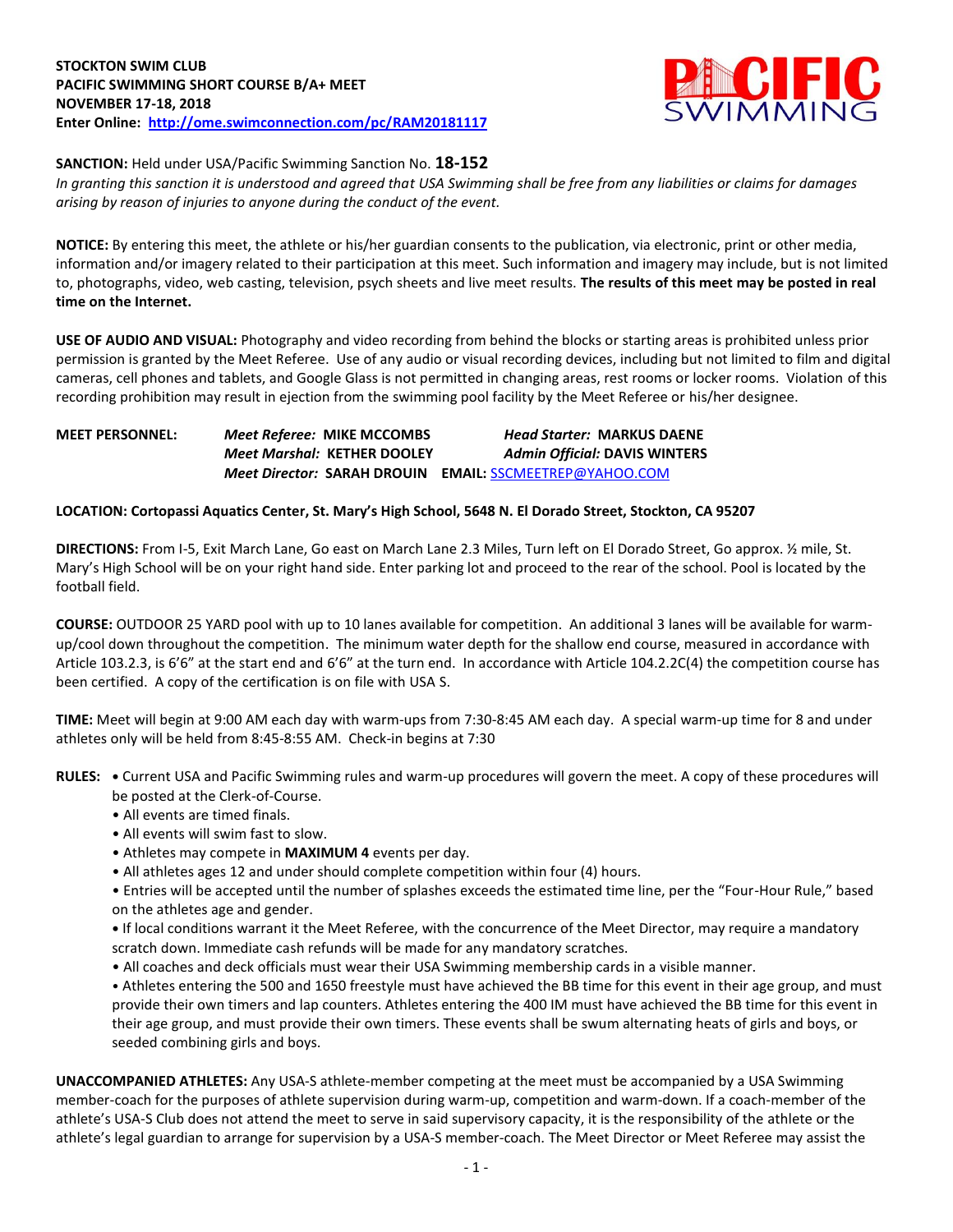athlete in making arrangements for such supervision; however, it is recommended that such arrangements be made in advance of the meet by the athlete's USA-S Club Member-Coach.

**RACING STARTS:** Athletes must be certified by a USA-S member-coach as being proficient in performing a racing start, or must start the race in the water. It is the responsibility of the athlete or the athlete's legal guardian to ensure compliance with this requirement.

**RESTRICTIONS:** • Smoking and the use of other tobacco products is prohibited on the pool deck, in the locker rooms, in spectator

seating, on standing areas and in all areas used by athletes, during the meet and during warm-up periods.

- Sale and use of alcoholic beverages is prohibited in all areas of the meet venue.
- No glass containers are allowed in the meet venue.
- No propane heater is permitted except for snack bar/meet operations.
- All shelters must be properly secured.
- Changing into or out of swimsuits other than in locker rooms or other designated areas is prohibited.

• Destructive devices, to include but not limited to, explosive devices and equipment, firearms (open or concealed), blades, knives, mace, stun guns and blunt objects are strictly prohibited in the swimming facility and its surrounding areas. If observed, the Meet Referee or his/her designee may ask that these devices be stored safely away from the public or removed from the facility. Noncompliance may result in the reporting to law enforcement authorities and ejection from the facility. Law enforcement officers (LEO) are exempt per applicable laws.

 Operation of a drone, or any other flying apparatus, is prohibited over the venue (pools, athlete/coach areas, spectator areas and open ceiling locker rooms) any time athletes, coaches, officials and/or spectators are present.

- No dogs or other animals on the pool deck.
- No tents may be set up on the pool deck except for coach tents.

**ELIGIBILITY:** • Athletes must be current members of USA-S and enter their name and registration number on the meet entry card as they are shown on their Registration Card. If this is not done, it may be difficult to match the athlete with the registration and times database. The meet host will check all athlete registrations against the SWIMS database and if not found to be registered, the Meet Director shall accept the registration at the meet (a \$10 surcharge will be added to the regular registration fee). Duplicate registrations will be refunded by mail.

• Athletes in the "A" Division must have met at least USA Swimming Motivational "A" minimum time standard. Athletes in the "B" Division must have met at least the listed "B" minimum time standard

• Entries with **"NO TIME"** will be **REJECTED**.

• Entry times submitted for this meet will be checked against a computer database and may be changed in accordance with Pacific Swimming Entry Time Verification Procedures.

• Disabled athletes are welcome to attend this meet and should contact the Meet Director or Meet Referee regarding any special accommodations on entry times and seeding per Pacific Swimming policy.

• The athlete's age will be the age of the athlete on the first day of the meet.

**ENTRY PRIORITY:** Meet entries will not be accepted any earlier than **October 13, 2018**. Entries from members of "year-round" Zone 2 clubs within the Sierra Nevada LSC, postmarked or entered online by 11:59 pm, on **October 19, 2018** will be given first priority acceptance. Entries from members of all Zone 2 clubs (year-round and seasonal) postmarked or entered online between 12:00 am, on **October 20, 2018** and 11:59 pm, on **October 26, 2018**, will be given second priority acceptance. All entries from Zone 2, all other Pacific LSC Zones, and other LSCs, either postmarked, entered online, or hand delivered by the entry deadline will be considered in the order that they were received.

**ENTRY FEES:** \$4.00 per event plus an \$8.00 participation fee per athlete. Entries will be rejected if payment is not sent at time of request. No refunds will be made, except mandatory scratch downs.

**ONLINE ENTRIES:** To enter online go to **<http://ome.swimconnection.com/pc/RAM20181117>** to receive an immediate entry confirmation. This method requires payment by credit card. Swim Connection, LLC charges a processing fee for this service, equal to \$1 per athlete plus 5% of the total Entry Fees. Please note that the processing fee is a separate fee from the Entry Fees. If you do not wish to pay the processing fee, enter the meet using a mail entry. **Entering online is a convenience, is completely voluntary, and is in no way required or expected of an athlete by Pacific Swimming.** Online entries will be accepted through Wednesday, **NOVEMBER 7, 2018**, or until meet has reached capacity, whichever comes first.

**MAILED OR HAND DELIVERED ENTRIES**: Entries must be on the attached consolidated entry form. Forms must be filled out completely and printed clearly with athlete's best time. Entries must be postmarked by midnight, Monday, **November 5, 2018** or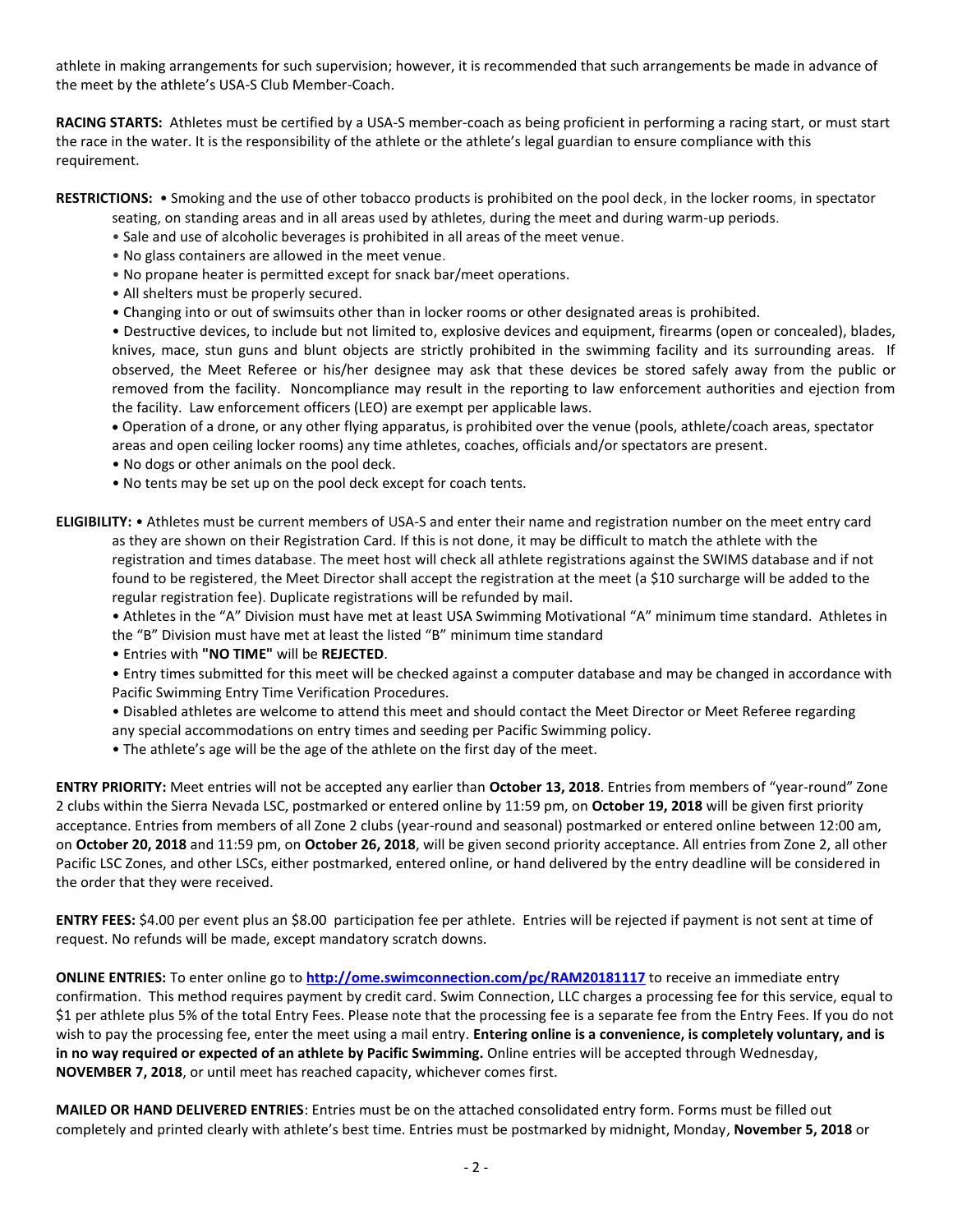hand delivered by 6:30 p.m. Wednesday, **November 7, 2018.** No late entries will be accepted. Requests for confirmation of receipt of entries should include a self-addressed envelope.

## **Make check payable to**: **STOCKTON SWIM CLUB**

| <b>Mail entries to: SARAH DROUIN</b> | <b>Hand deliver entries to: SARAH DROUIN</b> |
|--------------------------------------|----------------------------------------------|
| 3651 N. MERRIMAC CIRCLE              | 3651 N. MERRIMAC CIRCLE                      |
| STOCKTON. CA 95219                   | STOCKTON, CA 95219                           |

**CHECK-IN:** The meet will be deck seeded. Athletes must check-in at the Clerk-of-Course. No event shall be closed more than 30 minutes before the scheduled start of the session. Close of check-in for all individual events shall be no more than 60 minutes before the estimated time of the start of the first heat of the event. Athletes who do not check in will not be seeded and will not be allowed to compete in that event.

**SCRATCHES:** Any athletes not reporting for or competing in an individual timed final event that they have checked in for shall not be penalized.

**AWARDS:** First through eighth places in each division (B, A) will be awarded for the 10 & under, 11-12, and 13-14 age groups. All athletes achieving an A time for the first time will be awarded a standard A time medal, regardless of place achieved in the event. Awards must be picked up at the meet. We will not mail or distribute awards after the meet.

**ADMISSION:** Free. A **'2 DAY'** program will be available for a reasonable fee.

**SNACK BAR & HOSPITALITY:** A snack bar will be available throughout the competition. Coaches and working deck officials will be provided breakfast and lunch. Hospitality will serve refreshments to volunteers.

**MISCELLANEOUS:** No overnight parking is allowed. Facilities will not be provided after meet hours. Neither Stockton Swim Club, nor St. Mary's High School is responsible for items that are lost or stolen. All participating clubs are expected to provide lane timers based upon the number of athletes registered to swim each day. Club timing lanes for Saturday and Sunday will be assigned and coaches will be notified of assignments during the week prior to the meet.

**MINIMUM OFFICIALS:** The Meet Referee shall conduct an inventory of Officials and shall compare the number of athletes entered against the number of Officials that worked representing each club per day of the meet. Those clubs who have not provided sufficient Officials in a day of the meet, in accordance with the table below, will be fined \$100 per missing Official per day.

| Club athlete entered in session | Trained and carded officials requested |
|---------------------------------|----------------------------------------|
| $1 - 10$                        |                                        |
| $11 - 25$                       |                                        |
| 26-50                           |                                        |
| $51 - 75$                       |                                        |
| 76-100                          |                                        |
| 100 or more                     |                                        |

| _ , _ , , , _ , _ , , , , , , , , , |                 |                 |                                |                  |                |  |  |  |  |
|-------------------------------------|-----------------|-----------------|--------------------------------|------------------|----------------|--|--|--|--|
|                                     | <b>SATURDAY</b> |                 | <b>SUNDAY</b>                  |                  |                |  |  |  |  |
| <b>10 &amp; UNDER</b>               | $11 - 12$       | 13-14           | <b>10 &amp; UNDER</b>          | $11 - 12$        | $13 - 14$      |  |  |  |  |
| <b>200 FREE</b>                     | <b>200 FREE</b> | <b>200 FREE</b> | 200 I.M.                       | 200 I.M.         | 200 I.M.       |  |  |  |  |
| 100 BREAST                          | 100 BREAST      | 100 BREAST      | 50 FREE                        | 50 FREE          | 50 FREE        |  |  |  |  |
| <b>100 FLY</b>                      | <b>100 FLY</b>  | <b>100 FLY</b>  | <b>50 BREAST</b>               | <b>50 BREAST</b> |                |  |  |  |  |
| 50 BACK                             | 50 BACK         |                 | 200 BREAST                     |                  | 200 BREAST     |  |  |  |  |
|                                     | 200 BACK        | 200 BACK        | <b>50 FLY</b><br><b>50 FLY</b> |                  |                |  |  |  |  |
| <b>100 FREE</b>                     | <b>100 FREE</b> | <b>100 FREE</b> |                                | <b>200 FLY</b>   | <b>200 FLY</b> |  |  |  |  |
| 100 I.M.                            | 100 I.M.        |                 | 100 BACK                       | 100 BACK         | 100 BACK       |  |  |  |  |
|                                     | <b>500 FREE</b> |                 |                                | 400 I.M.         |                |  |  |  |  |
|                                     |                 |                 |                                | <b>1650 FREE</b> |                |  |  |  |  |

# **EVENT SUMMARY**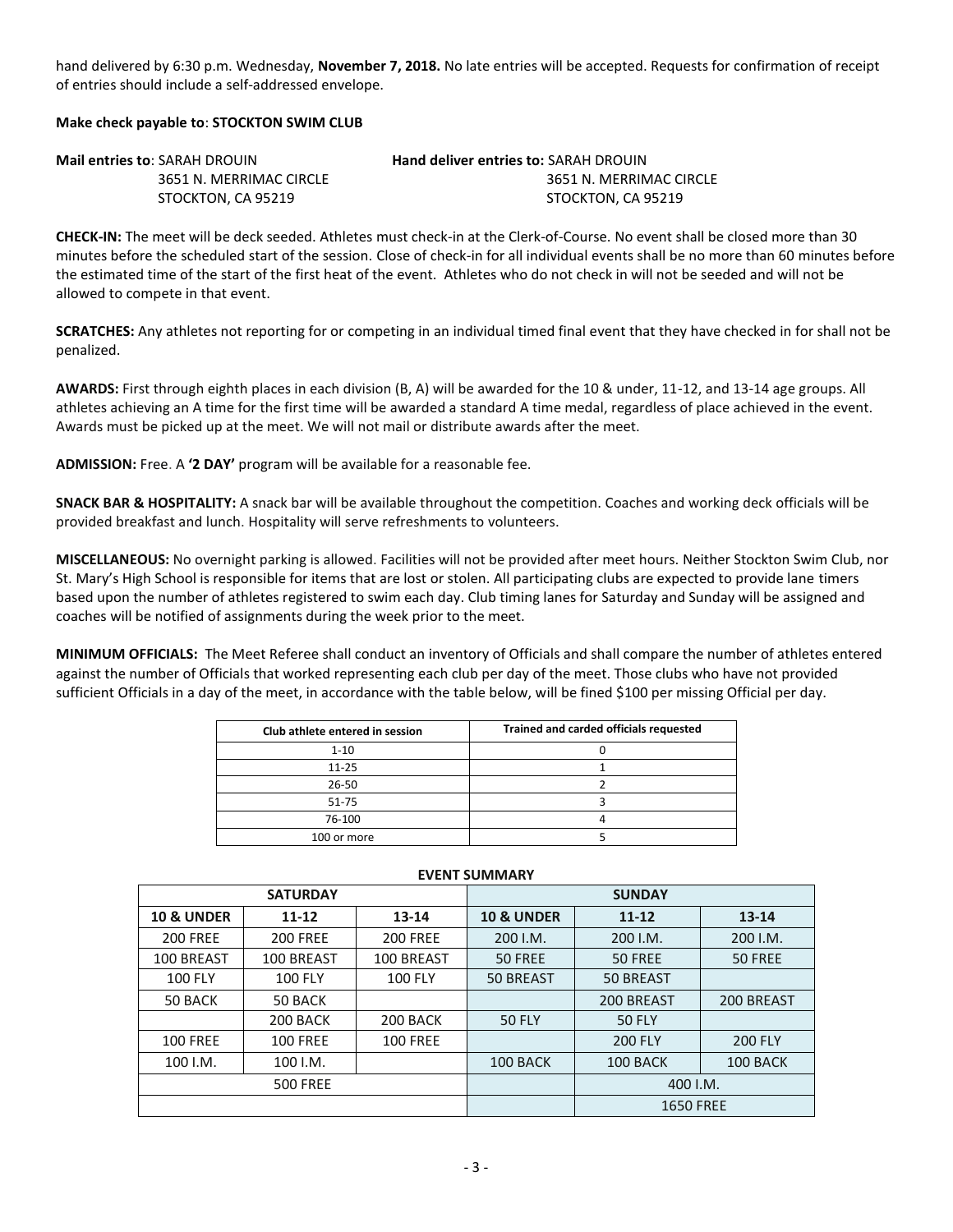|                | SATURDAY, NOVEMBER 17, 2018 |                |               | SUNDAY, NOVEMBER 18, 2018      |  |  |
|----------------|-----------------------------|----------------|---------------|--------------------------------|--|--|
| <b>EVENT#</b>  | <b>EVENT</b>                | <b>EVENT#</b>  | <b>EVENT#</b> | <b>EVENT</b>                   |  |  |
| $\mathbf{1}$   | 11-12 200 FREE              | $\overline{2}$ | 39            | 11-12 200 IM                   |  |  |
| $\overline{3}$ | 10 & UNDER 200 FREE         | 4              | 41            | 10 & UNDER 200 IM              |  |  |
| 5              | 13-14 200 FREE              | 6              | 43            | 13-14 200 IM                   |  |  |
| $\overline{7}$ | 11-12 100 BREAST            | 8              | 45            | 11-12 50 FREE                  |  |  |
| 9              | 10 & UNDER 100 BREAST       | 10             | 47            | <b>10 &amp; UNDER 50 FREE</b>  |  |  |
| 11             | 13-14 100 BREAST            | 12             | 49            | 13-14 50 FREE                  |  |  |
| 13             | 11-12 100 FLY               | 14             | 51            | 11-12 50 BREAST                |  |  |
| 15             | 10 & UNDER 100 FLY          | 16             | 53            | 10 & UNDER 50 BREAST           |  |  |
| 17             | 13-14 100 FLY               | 18             | 55            | 13-14 200 BREAST               |  |  |
| 19             | 11-12 50 BACK               | 20             | 57            | 11-12 200 BREAST               |  |  |
| 21             | 10 & UNDER 50 BACK          | 22             | 59            | 10 & UNDER 50 FLY              |  |  |
| 23             | 13-14 200 BACK              | 24             | 61            | 11-12 50 FLY                   |  |  |
| 25             | 11-12 200 BACK              | 26             | 63            | 13-14 200 FLY                  |  |  |
| 27             | 10 & UNDER 100 FREE         | 28             | 65            | 11-12 200 FLY                  |  |  |
| 29             | 13-14 100 FREE              | 30             | 67            | <b>10 &amp; UNDER 100 BACK</b> |  |  |
| 31             | 11-12 100 FREE              | 32             | 69            | 13-14 100 BACK                 |  |  |
| 33             | 10 & UNDER 100 I.M.         | 34             | 71            | 11-12 100 BACK                 |  |  |
| 35             | 11-12 100 I.M.              | 36             | 73            | 11 & OVER 400 IM*              |  |  |
| 37             | OPEN 500 FREE*              | 38             | 75            | 11 & Over 1650 FREE*           |  |  |

|                | SATURDAY, NOVEMBER 17, 2018      |                |
|----------------|----------------------------------|----------------|
| <b>EVENT#</b>  | <b>EVENT</b>                     | <b>EVENT#</b>  |
| $\mathbf{1}$   | 11-12 200 FREE                   | $\overline{2}$ |
| 3              | 10 & UNDER 200 FREE              | 4              |
| 5              | 13-14 200 FREE                   | 6              |
| $\overline{7}$ | 11-12 100 BREAST                 | 8              |
| 9              | <b>10 &amp; UNDER 100 BREAST</b> | 10             |
| 11             | 13-14 100 BREAST                 | 12             |
| 13             | 11-12 100 FLY                    | 14             |
| 15             | 10 & UNDER 100 FLY               | 16             |
| 17             | 13-14 100 FLY                    | 18             |
| 19             | 11-12 50 BACK                    | 20             |
| 21             | <b>10 &amp; UNDER 50 BACK</b>    | 22             |
| 23             | 13-14 200 BACK                   | 24             |
| 25             | 11-12 200 BACK                   | 26             |
| 27             | 10 & UNDER 100 FREE              | 28             |
| 29             | 13-14 100 FREE                   | 30             |
| 31             | 11-12 100 FREE                   | 32             |
| 33             | 10 & UNDER 100 I.M.              | 34             |
| 35             | 11-12 100 I.M.                   | 36             |
| 37             | OPEN 500 FREE*                   | 38             |

Use the following URL to find the time standards: <http://www.pacswim.org/swim-meet-times/standards>

\*Athletes entering the 500 and 1650 freestyle must have achieved the BB time for this event in their age group, and must provide their own timers and lap counters. Athletes entering the 400 IM must have achieved the BB time for this event in their age group, and must provide their own timers. These events shall be swum alternating heats of girls and boys, or seeded combining girls and boys.